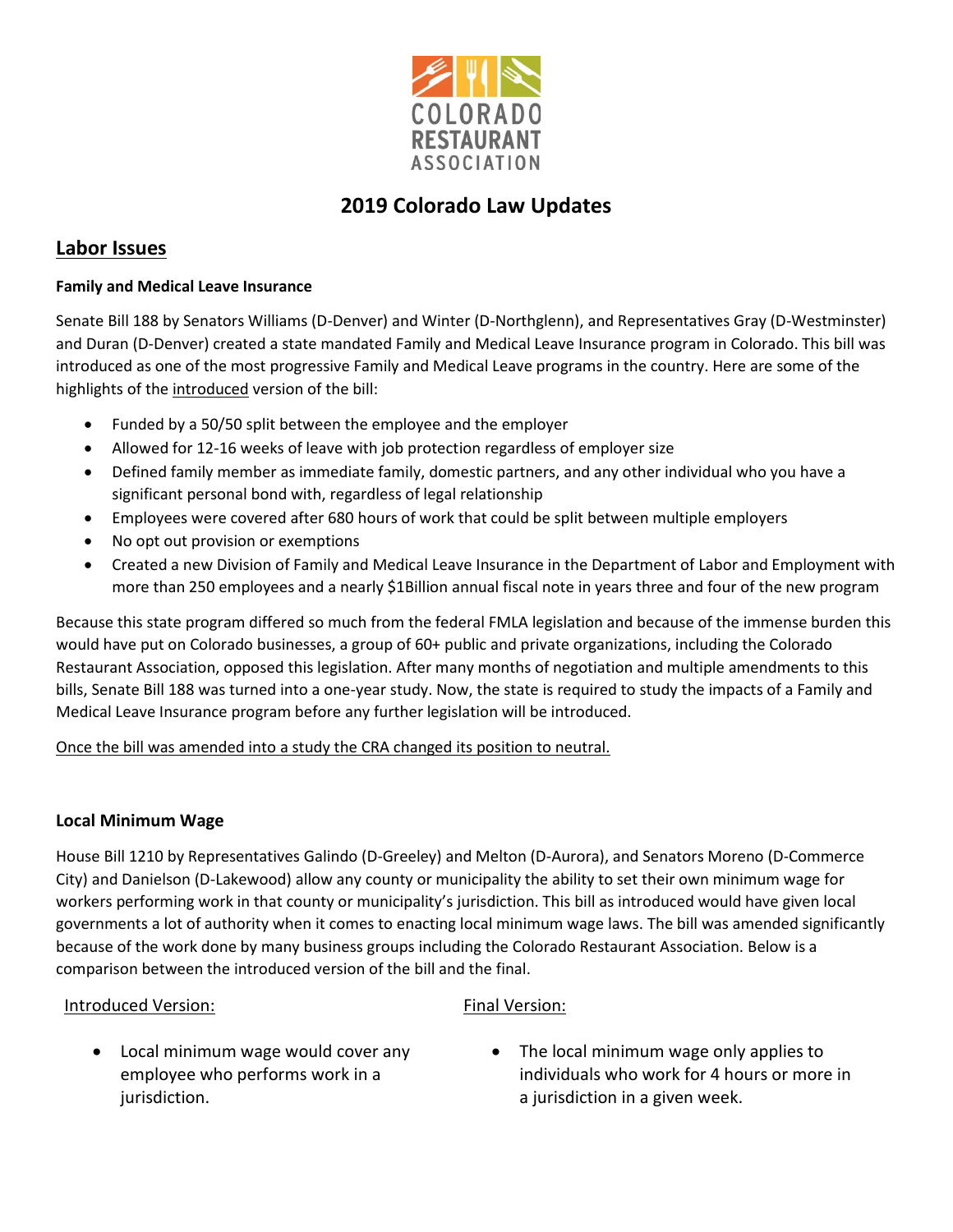

- Would have allowed for the elimination of the tip credit.
- Would have allowed for multiple minimum wages to be created.
- Would have allowed for specific industries to be targeted with wage laws.
- Any jurisdiction in the State of Colorado could raise its minimum wage.
- Increases could have happened at any time for any amount.
- Implementation would have been on July 1, 2019.
- The tip credit was preserved at the same amount that is in the state constitution (currently \$3.02) and a local government can't change that.
- Only one minimum wage may be enacted by a local government.
- If a local government enacts a minimum wage it must apply to all employees in the jurisdiction.
- No more than 10% of the jurisdictions in the state can raise their minimum wage (equates to approximately 35).
- Increases can't be more than 15% of the current minimum wage or \$1.75 a year, whichever is larger and can only happen on January 1 of each year.
- Implementation was moved to January 1, 2020 so no increases would go into effect until January 1, 2021.

The CRA focused on amending this legislation because it was apparent that some form of this legislation was going to pass in 2019 and we wanted to minimize the impacts it would have on restaurants in Colorado.

In order for some of our priority amendments to be put on the bill, the CRA had to agree to be neutral on the amended version of the legislation.

### **Equal Pay for Equal Work Act**

Senate Bill 85 by Senators Danielson (D-Lakewood) and Pettersen (D-Lakewood) and Representatives Buckner (D-Aurora) and Gonzales-Gutierrez (D-Denver) would have only allowed wage disputes to be settled in civil court and eliminate the administrative procedure option. CRA is not opposed to the concept of equal pay for equal work, however, the way the bill was introduced created many unintended consequences. Many business groups, including the CRA, worked with the sponsors and the proponents to make significant changes to the bill. Following is a comparison between the introduced version and the final version.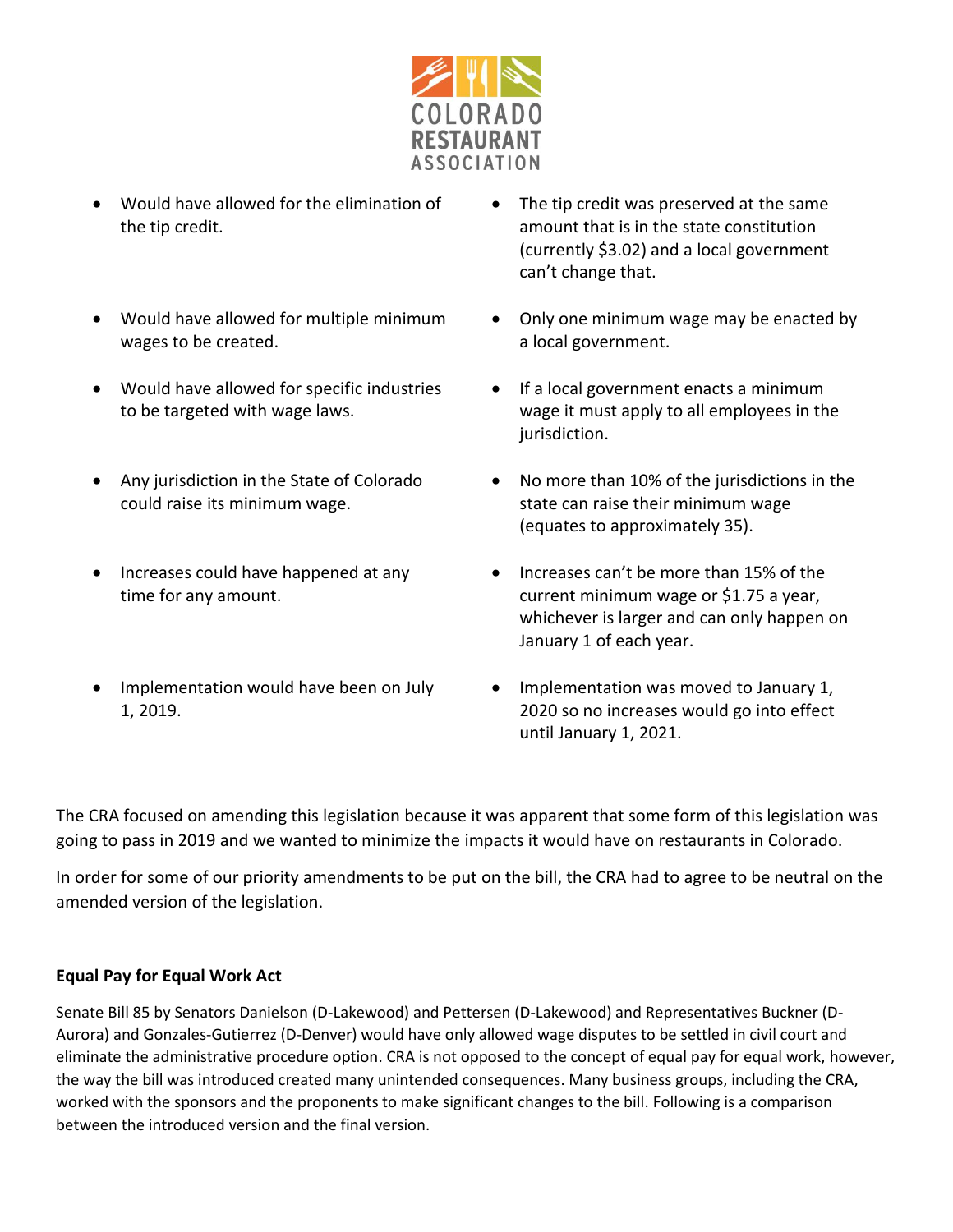

#### Introduced Version

- Only way to resolve a wage dispute was through a civil action in court.
- There was no consideration of shift or location differences when it comes to pay.
- The definition of wage includes the value of all compensation and benefits.
- Employers are required to post salary range for all new offerings and all promotions to ALL employees on the same calendar day and prior to making a decision.
- If an applicant is offered a salary outside of the posted salary range the employer must re-post the job and start hiring process over again.
- Employers can no longer seek or rely on wage history for job offers.
- There was a presumption of guilt if an employer was unable to produce pay documentation in an investigation.
- Complaints from employees can be taken to civil court up to 2 years after violation.
- A person aggrieved by a violation may obtain back pay for up to 6 years.
- Employers shall keep records of job descriptions, & wage rate history/pay records for duration of employment and 2 years after.
- Fine is between \$500 and \$10,000 per occurrence.
- Attorney's fees can only be recouped by a prevailing employee.

#### Final Version

- Employees can now go through the Colorado Civil Rights Division, the Colorado Department of Labor, OR a civil action in court.
- Wage disparities are allowed for geographic location, shift differences, education & training or experience related to work, and travel if it is necessary.
- The definition of wage includes the value of all compensation and benefits.
- Employers are required to post salary range for all new offerings and all promotions to ALL employees on the same calendar day and prior to making a decision.
- Employers shall make reasonable efforts to post or announce all opportunities to all employees for promotion and prior to making a decision.
- Employers can no longer seek or rely on wage history for job offers.
- There is a rebuttable presumption of guilt if an employer cannot produce wage documentation during an investigation. Also, allows employer wage audits to be an affirmative defense.
- Complaints from employees have to be filed with the Director of the Division of Labor within 1 year of the violation, but can be taken to civil court up to 2 years after violation.
- Back pay is limited to 3 years.
- Employers shall keep records of job descriptions, & wage rate history/pay records for duration of employment and 2 years after.
- Fine is between \$500 and \$10,000 per occurrence.
- Attorney's fees can only be recouped by a prevailing employee.